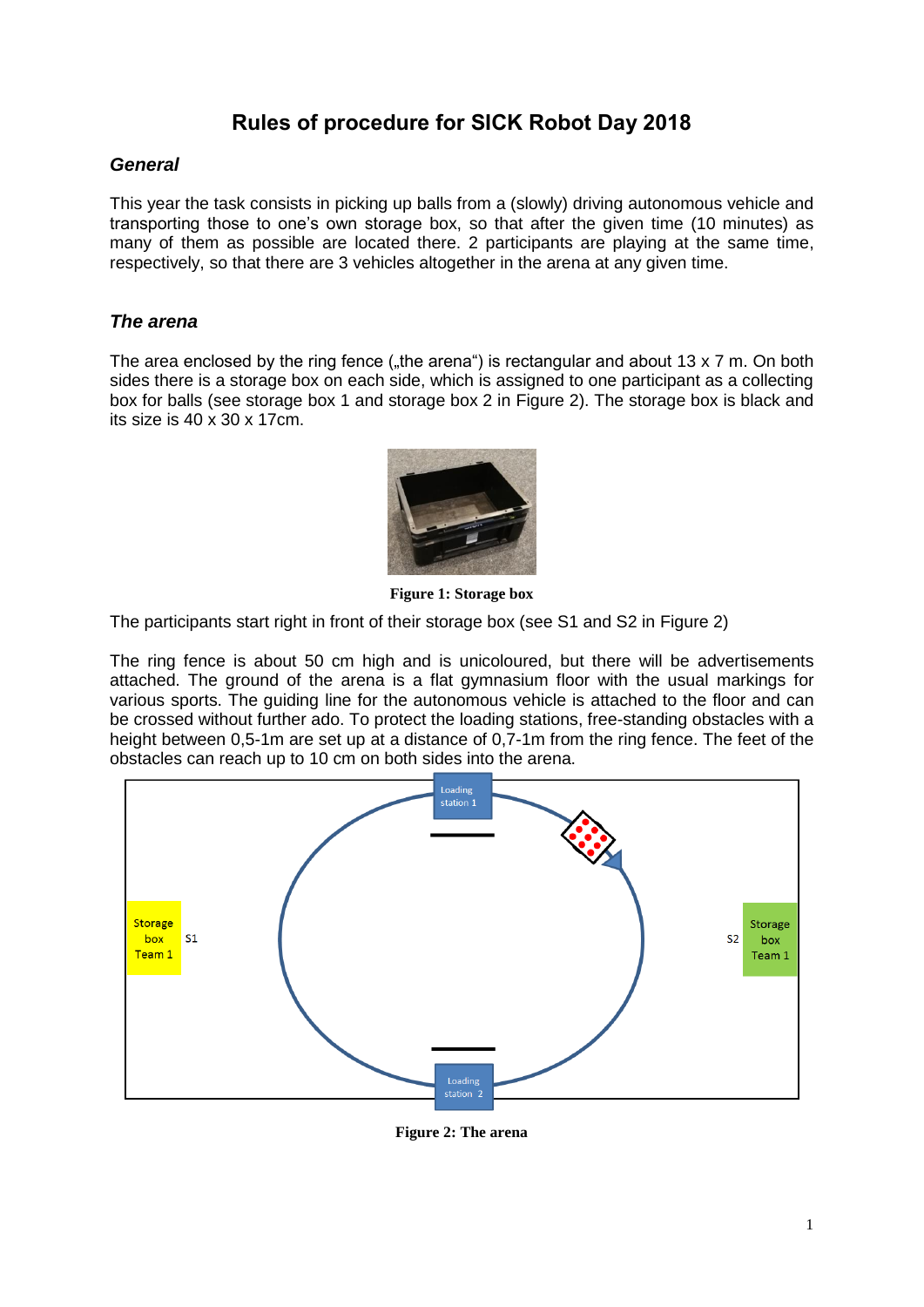# *The Vehicles*

Since there are three vehicles (autonomous vehicle and two participants) in the arena at the same time, it is absolutely necessary to comply exactly with the stipulated dimensions: the vehicles' bodies must be at least 25 cm high, so that they can be reliably recognized as obstacles by other vehicles. For the same reason the vehicle's bottom may not be farther than 15 cm from the ground. The height of vehicles is not limited.

The width of a vehicle may be maximally 60 cm.

Every vehicle must possess an easily accessible emergency stop button.

## *The Procedure*

Each vehicle takes part in 2 runs, from which the better one is counted. A run takes exactly 10 minutes. The running order is assigned by drawing lots (it is guaranteed that the mix of competitors will be different in the two runs). All this will be announced in the schedule. The starting point within the arena will be drawn as well.

The two robots participating in the respective run start close in front of their storage box. After the start signal they may drive freely within the arena and should try to pick up balls from the autonomous vehicle loaded with those (the transporter, cf. next section) and transport them to their own storage box. For that the following rules hold:

- the path of the transporter may be crossed, but the transporter itself may not be impeded. When the transporter finds a vehicle (or any other obstacle) in its path, it will decelerate in order to avoid a collision. The path has to be cleared, however, as fast as possible. If the transporter comes to a halt for more than 30 seconds, the party responsible scores one penalty point for every further half minute (or parts thereof), after 2 minutes the obstructive vehicle will be disqualified (for this run) and removed from the arena.
- Collisions of vehicles are generally forbidden and lead to instant disqualification for the ongoing run. If two vehicles run across each other the one coming from right has got the right of way. In direct encounters collision avoidance shall always be performed to the right.
- The transport box (see [Figure 3\)](#page-2-0) is excluded from the collision rule. This may be touched unpunished when removing balls as long as the transporter is not impaired in its function. The touchable area is marked green shaded in [Figure 6.](#page-2-1)

Apart from the start signal and potentially a stop signal no wireless communication with the vehicles is permitted. After the start of a round no persons may linger inside the arena. This also holds for team members.

**A round is finished after exactly 10 minutes.** Assessed is the number of balls located in one's own storage **at that point in time** (minus penalty points). Participants disqualified in the respective run always get 0 points, regardless of the number of balls collected.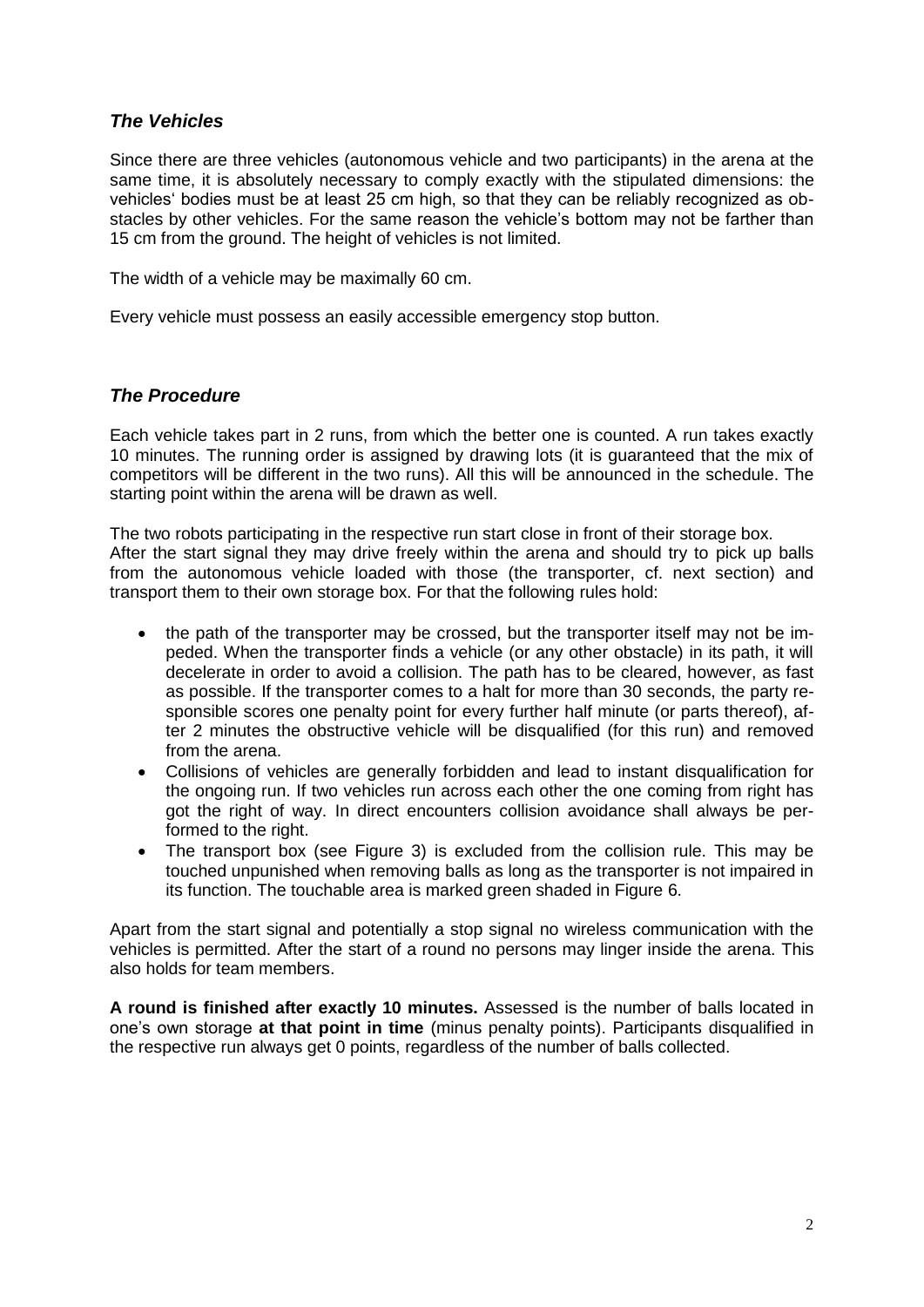# *The Transporter*

The autonomous vehicle ("the transporter") is loaded with balls and follows a track that is defined by labels attached to the floor with approximately constant speed of about 0,2 m/s. The transport box is mounted on the transporter and has 9 places for balls.

It starts fully loaded (i.e. with 9 balls) and is restocked when passing any one of two dedicated points (the "loading stations").

Balls may be picked up at any position of the transporter.

The dimensions of the transporter as well as the transport box can be found in the following illustrations:





<span id="page-2-0"></span>**Figure 3: The transport box Figure 4: Dimensions of the transport box. All measurements have a tolerance of ± 1cm**



<span id="page-2-1"></span>

**Figure 5: The transporter Figure 6: Dimensions of the transporter. All measurements have a tolerance of ± 2cm**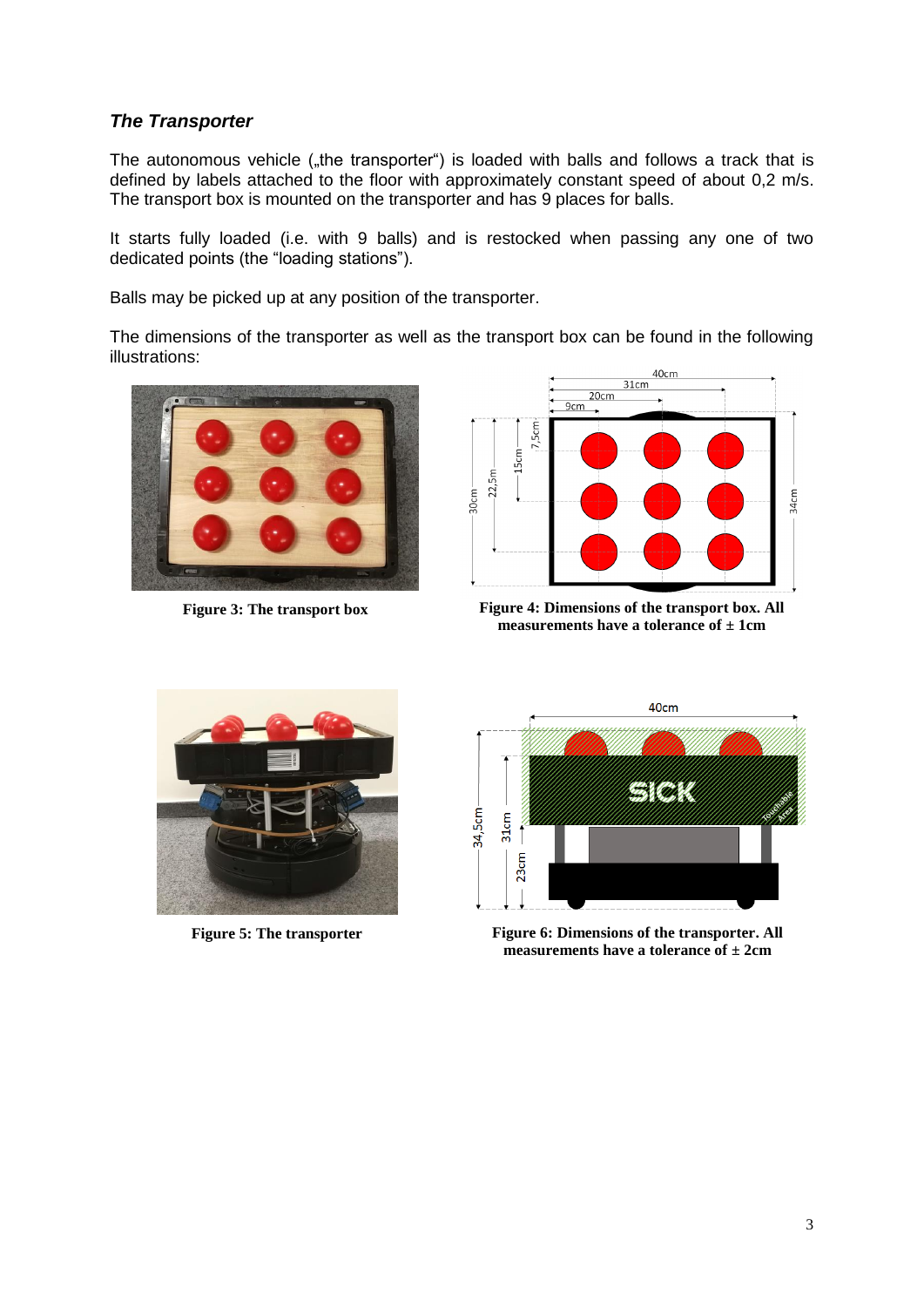# *The Balls*

The balls are made of ferromagnetic material and painted red, with a diameter of 6 cm. The weight of the balls is about 200 g.

# *Practice runs and training material*

On the day of the competition practice runs may be performed on the course. During these all calibration jobs have to be carried out.

You can order the (unpainted) balls [\(www.ball-tech.com,](http://www.ball-tech.com/) Hohlkugel Stahl 60 mm Durchmesser, Artikel-Nr. 610060). After the registration every participating team gets a red-painted sample ball from SICK.